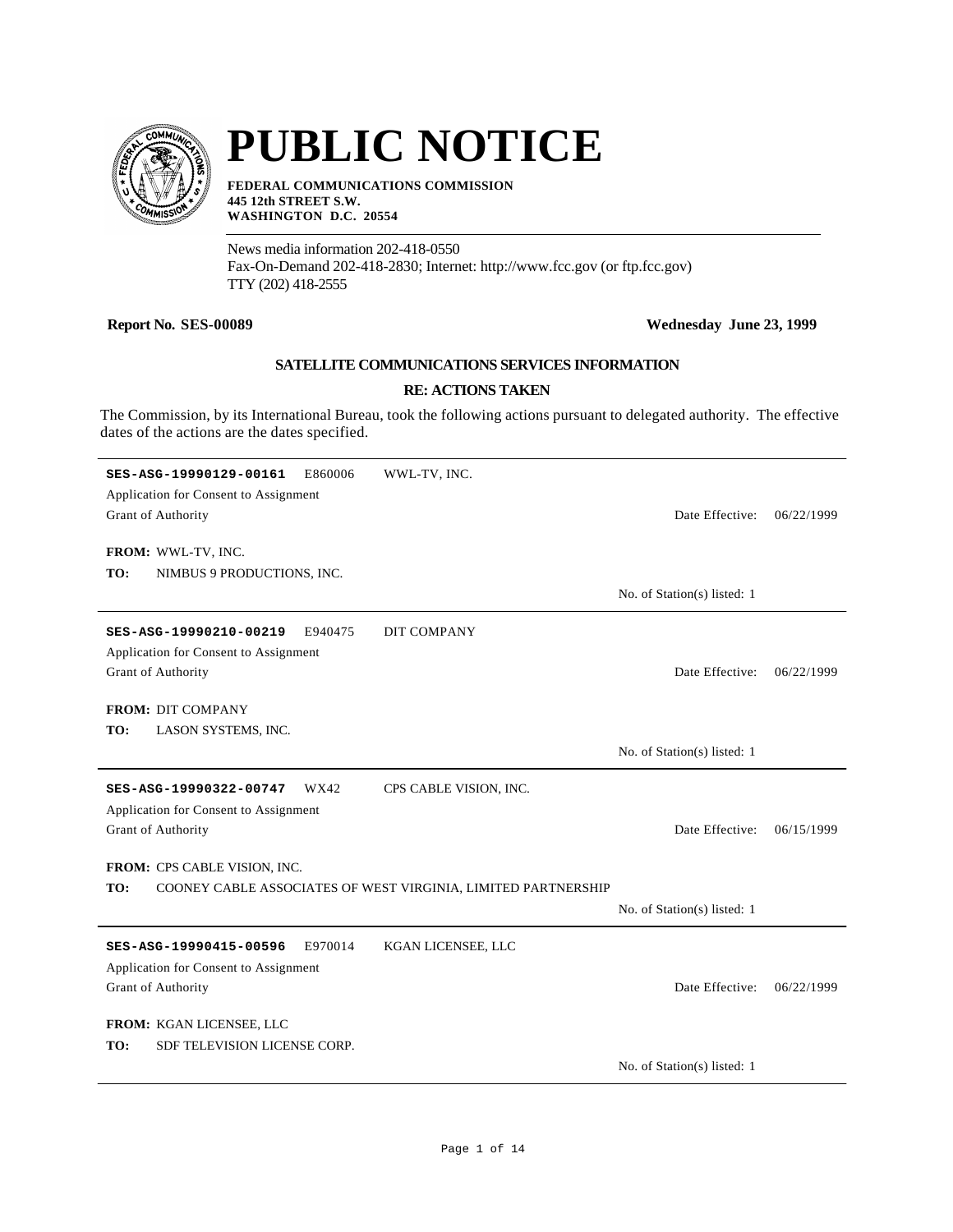| SES-ASG-19990419-00618<br>E940477<br>Application for Consent to Assignment<br>Grant of Authority                                   | FIRST TEAM PRODUCTIONS INC.<br>Date Effective:                                                  | 06/22/1999 |
|------------------------------------------------------------------------------------------------------------------------------------|-------------------------------------------------------------------------------------------------|------------|
| <b>FROM: FIRST TEAM PRODUCTIONS INC.</b><br>TO:<br><b>DLOMAR PRODUCTIONS</b>                                                       | No. of Station(s) listed: 1                                                                     |            |
| SES-ASG-19990426-00655 E881406                                                                                                     | AVDATA SYSTEMS, INC.                                                                            |            |
| Application for Consent to Assignment<br>Grant of Authority                                                                        | Date Effective:                                                                                 | 06/22/1999 |
| FROM: AVDATA SYSTEMS, INC.                                                                                                         |                                                                                                 |            |
| TO:<br>ITC DELTACOM COMMUNICATIONS, INC.                                                                                           | No. of Station(s) listed: 8                                                                     |            |
| SES-ASG-19990426-00656<br>E910549                                                                                                  | AVDATA SYSTEMS, INC.                                                                            |            |
| Application for Consent to Assignment                                                                                              |                                                                                                 |            |
| Grant of Authority                                                                                                                 | Date Effective:                                                                                 | 06/22/1999 |
| <b>FROM: AVDATA SYSTEMS, INC.</b>                                                                                                  |                                                                                                 |            |
| TO:<br>ITC DELTACOM COMMUNICATIONS, INC.                                                                                           | No. of Station(s) listed: 3                                                                     |            |
| SES-LIC-19980710-00843<br>E980311<br>Application for Authority<br>Grant of Authority                                               | TELECOMMUNICACIONES ULTRAMARINAS DE PUERTO RICO<br>$06/16/1999 - 06/16/2009$<br>Date Effective: | 06/16/1999 |
| <b>Class of Station:</b><br><b>Fixed Earth Stations</b><br><b>Nature of Service:</b><br>SITE ID:<br>1<br>LOCATION:<br>SAN JUAN, PR | Domestic Fixed Satellite Service, International Fixed Satellite Service                         |            |
| E980330<br>SES-LIC-19980724-00964                                                                                                  | TELECOMUNICACIONES ULTRAMARINAS DE PUERTO RICO                                                  |            |
| <b>Application for Authority</b>                                                                                                   | $06/16/1999 - 06/16/2009$                                                                       |            |
| Grant of Authority                                                                                                                 | Date Effective:                                                                                 | 06/16/1999 |
| <b>Class of Station:</b><br><b>Fixed Earth Stations</b>                                                                            |                                                                                                 |            |
| <b>Nature of Service:</b>                                                                                                          | Domestic Fixed Satellite Service, International Fixed Satellite Service                         |            |
| SITE ID:<br>$\mathbf{1}$<br>LOCATION:<br>ST. CROIX, VI                                                                             |                                                                                                 |            |
| SES-LIC-19980724-00965<br>E980331                                                                                                  | TELECOMUNICACIONES ULTRAMARINAS DE PUERTO RICO                                                  |            |
| Application for Authority<br>Grant of Authority                                                                                    | $06/16/1999 - 06/16/2009$<br>Date Effective:                                                    | 06/16/1999 |
| <b>Class of Station:</b><br><b>Fixed Earth Stations</b>                                                                            |                                                                                                 |            |
| <b>Nature of Service:</b>                                                                                                          | Domestic Fixed Satellite Service, International Fixed Satellite Service                         |            |
| SITE ID:<br>$\mathbf{1}$<br>LOCATION:<br>ST. THOMAS, VI                                                                            |                                                                                                 |            |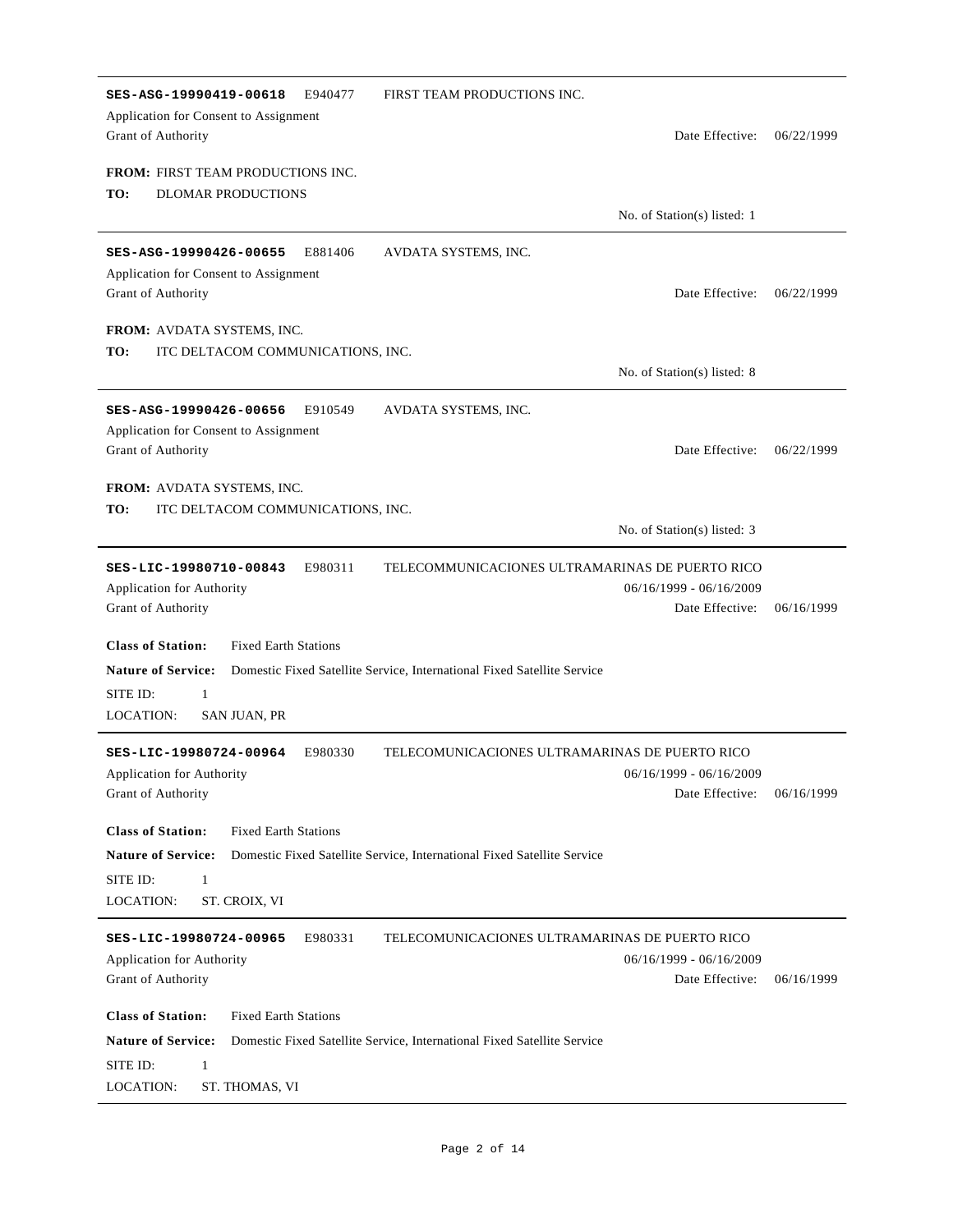| TELECOMUNICACIONES ULTRAMARINAS DE PUERTO RICO<br>SES-LIC-19980724-00966<br>E980332                  |                           |            |
|------------------------------------------------------------------------------------------------------|---------------------------|------------|
| Application for Authority                                                                            | $06/16/1999 - 06/16/2009$ |            |
| Grant of Authority                                                                                   | Date Effective:           | 06/16/1999 |
|                                                                                                      |                           |            |
| <b>Class of Station:</b><br><b>Fixed Earth Stations</b>                                              |                           |            |
| <b>Nature of Service:</b><br>Domestic Fixed Satellite Service, International Fixed Satellite Service |                           |            |
| SITE ID:<br>$\mathbf{1}$                                                                             |                           |            |
| LOCATION:<br>URB. REPARADA #5, PAMPANOS, PONCE, PR                                                   |                           |            |
| SES-LIC-19980724-00967<br>E980333                                                                    |                           |            |
| TELECOMUNICACIONES ULTRAMARINAS DE PUERTO RICO<br><b>Application for Authority</b>                   | 06/16/1999 - 06/16/2009   |            |
| Grant of Authority                                                                                   | Date Effective:           | 06/16/1999 |
|                                                                                                      |                           |            |
| <b>Class of Station:</b><br><b>Fixed Earth Stations</b>                                              |                           |            |
| <b>Nature of Service:</b><br>Domestic Fixed Satellite Service, International Fixed Satellite Service |                           |            |
| $\mathbf{1}$<br>SITE ID:                                                                             |                           |            |
| LOCATION:<br>ROUTE 2, KILOMETER 76.6, RIO ABAJO, HUMACAO, PR                                         |                           |            |
|                                                                                                      |                           |            |
| SES-LIC-19981202-01932<br>E990012<br><b>GLOBAL SATELLITE SERVICE CORPORATION</b>                     |                           |            |
| Application for Authority                                                                            | $06/17/1999 - 06/17/2009$ |            |
| Grant of Authority                                                                                   | Date Effective:           | 06/17/1999 |
| <b>Class of Station:</b><br><b>Fixed Earth Stations</b>                                              |                           |            |
|                                                                                                      |                           |            |
| <b>Nature of Service:</b><br><b>International Fixed Satellite Service</b>                            |                           |            |
|                                                                                                      |                           |            |
| SITE ID:<br>$\mathbf{1}$                                                                             |                           |            |
| LOCATION:<br>12842 FITZWATER DRIVE, PRINCE WILLIAM, NOKESVILLE, VA                                   |                           |            |
| PETROCOM LICENSE CORPORATION<br>SES-LIC-19990202-00172<br>E990070                                    |                           |            |
|                                                                                                      | $06/15/1999 - 06/15/2009$ |            |
| Application for Authority<br>Grant of Authority                                                      | Date Effective:           | 06/15/1999 |
|                                                                                                      |                           |            |
| <b>Class of Station:</b><br><b>VSAT Fixed Hub Station</b>                                            |                           |            |
| <b>Nature of Service:</b><br>Domestic Fixed Satellite Service                                        |                           |            |
| SITE ID:<br><b>HUB</b>                                                                               |                           |            |
| LOCATION:<br>HARAHAN, LA                                                                             |                           |            |
| REMOTE 1-50<br>SITE ID:                                                                              |                           |            |
| LOCATION:                                                                                            |                           |            |
|                                                                                                      |                           |            |
| SES-LIC-19990205-00151<br>E990056<br>ESATEL COMMUNICATIONS, INC.                                     |                           |            |
| Application for Authority                                                                            | 06/18/1999 - 06/18/2009   |            |
| Grant of Authority                                                                                   | Date Effective:           | 06/18/1999 |
| <b>Class of Station:</b><br><b>Fixed Earth Stations</b>                                              |                           |            |
|                                                                                                      |                           |            |
| <b>Nature of Service:</b><br>Domestic Fixed Satellite Service, International Fixed Satellite Service |                           |            |
| SITE ID:<br>1<br>LOCATION:<br>8890 MONARD DR., MONTGOMERY, SILVER SPRING, MD                         |                           |            |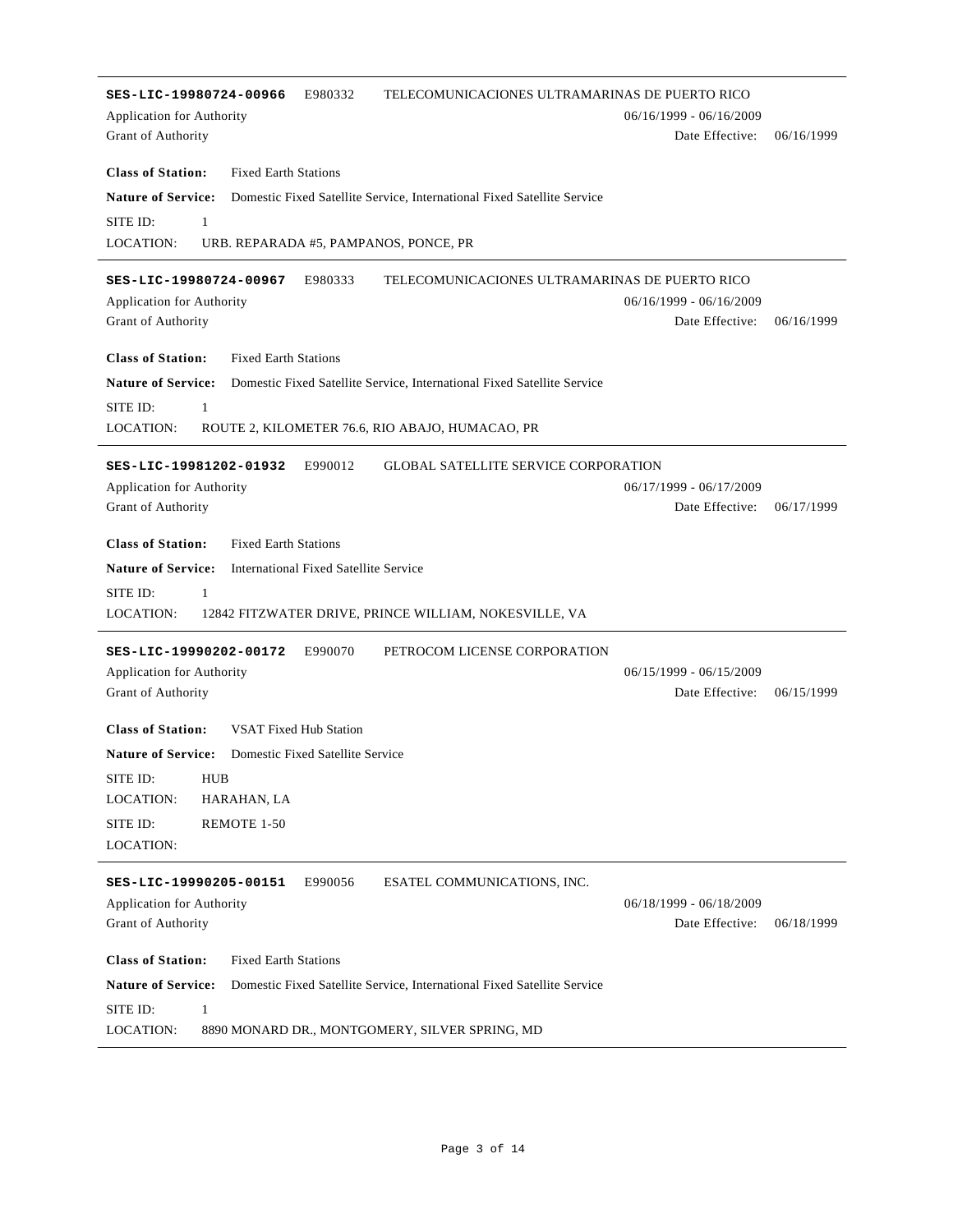| SES-LIC-19990209-00214<br>E990077<br>PARADIGM MEDIA, INC.                                            |                                              |            |
|------------------------------------------------------------------------------------------------------|----------------------------------------------|------------|
| Application for Authority                                                                            | $06/15/1999 - 06/15/2009$                    |            |
| Grant of Authority                                                                                   | Date Effective:                              | 06/15/1999 |
|                                                                                                      |                                              |            |
| <b>Class of Station:</b><br><b>Fixed Earth Stations</b>                                              |                                              |            |
| <b>Nature of Service:</b><br>Domestic Fixed Satellite Service                                        |                                              |            |
| SITE ID:<br>$\mathbf{1}$                                                                             |                                              |            |
| <b>LOCATION:</b><br>10111 N. CENTRAL EXPRESSWAY, DALLAS, DALLAS, TX                                  |                                              |            |
|                                                                                                      |                                              |            |
| SES-LIC-19990209-00216<br>E990079<br>WICHITA LICENSE SUBSIDARY CORPORATION                           |                                              |            |
| <b>Application for Authority</b>                                                                     | $06/15/1999 - 06/15/2009$<br>Date Effective: | 06/15/1999 |
| Grant of Authority                                                                                   |                                              |            |
| <b>Class of Station:</b><br>Temporary Fixed Earth Station                                            |                                              |            |
| <b>Nature of Service:</b><br>Domestic Fixed Satellite Service                                        |                                              |            |
| The Maximum EIRP Density information has been corrected per engineer request letter of 5/24/1999.    |                                              |            |
|                                                                                                      |                                              |            |
| SITE ID:<br>$\mathbf{1}$                                                                             |                                              |            |
| <b>LOCATION:</b>                                                                                     |                                              |            |
|                                                                                                      |                                              |            |
| SES-LIC-19990312-00365<br>E6777<br>SPRINT COMMUNICATIONS COMPANY, L.P.                               |                                              |            |
| Application for Authority                                                                            | $06/21/1999 - 06/21/2009$                    |            |
| Grant of Authority                                                                                   | Date Effective:                              | 06/21/1999 |
| <b>Class of Station:</b><br><b>Fixed Earth Stations</b>                                              |                                              |            |
|                                                                                                      |                                              |            |
| <b>Nature of Service:</b><br>Domestic Fixed Satellite Service, International Fixed Satellite Service |                                              |            |
| SITE ID:<br>$\mathbf{1}$                                                                             |                                              |            |
| <b>LOCATION:</b><br>254 STATE HIGHWAY 23/PO BOX 394, SUSSEX, FRANKLIN, NJ                            |                                              |            |
| SES-LIC-19990326-00376<br>E990127<br>TACHYON, INC.                                                   |                                              |            |
| <b>Application for Authority</b>                                                                     | $06/15/1999 - 06/15/2009$                    |            |
| Grant of Authority                                                                                   | Date Effective:                              | 06/15/1999 |
|                                                                                                      |                                              |            |
| <b>Class of Station:</b><br><b>VSAT Network</b>                                                      |                                              |            |
| Nature of Service: Domestic Fixed Satellite Service, International Fixed Satellite Service           |                                              |            |
| HUB <sub>1</sub><br>SITE ID:                                                                         |                                              |            |
| LOCATION:<br>6225 NANCY RIDGE DRIVE, SUITE 101, SAN DIEGO, SAN DIEGO, CA                             |                                              |            |
| SITE ID:<br><b>REMOTE 1</b>                                                                          |                                              |            |
| LOCATION:                                                                                            |                                              |            |
| SITE ID:                                                                                             |                                              |            |
| <b>REMOTE 2</b><br>LOCATION:                                                                         |                                              |            |
|                                                                                                      |                                              |            |
| SES-MOD-19990211-00221<br>E880396<br>POST-NEWSWEEK STATIONS, MICHIGAN INC                            |                                              |            |
| Application for Modification                                                                         | $02/26/1998 - 02/26/2008$                    |            |
| Grant of Authority                                                                                   | Date Effective:                              | 06/15/1999 |
|                                                                                                      |                                              |            |
| <b>Class of Station:</b><br>Temporary Fixed Earth Station                                            |                                              |            |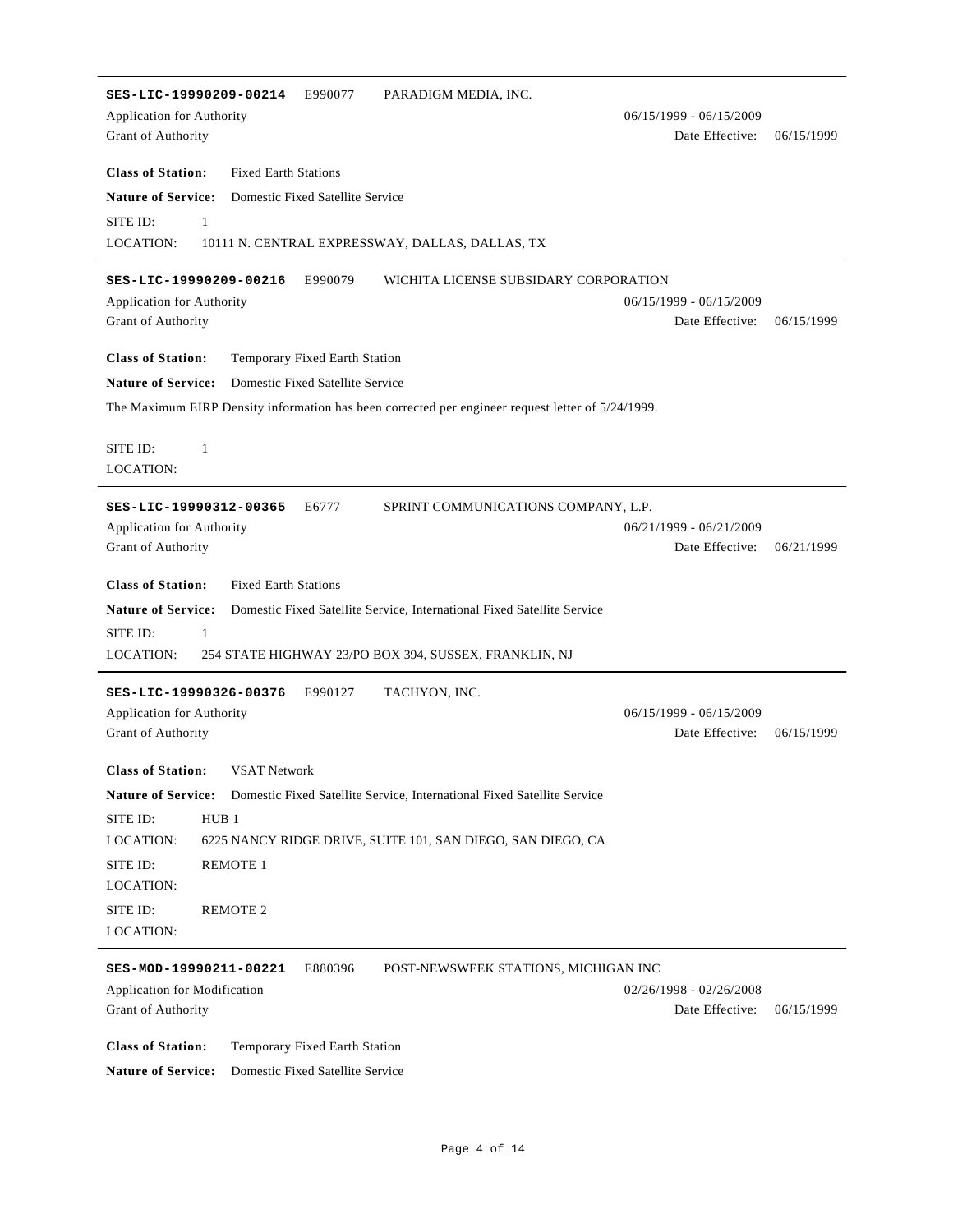| SITE ID:<br>1<br><b>LOCATION:</b>                                                                                         |                                            |            |
|---------------------------------------------------------------------------------------------------------------------------|--------------------------------------------|------------|
| E970361<br><b>GLOBECOMM SYSTEMS INC.</b><br>SES-MOD-19990305-00600<br>Application for Modification<br>Grant of Authority  | 11/28/1997 - 11/28/2007<br>Date Effective: | 06/21/1999 |
| <b>Class of Station:</b><br><b>Fixed Earth Stations</b>                                                                   |                                            |            |
| <b>Nature of Service:</b><br>Domestic Fixed Satellite Service, International Fixed Satellite Service                      |                                            |            |
| SITE ID:<br>1                                                                                                             |                                            |            |
| <b>LOCATION:</b><br>45 OSER AVE., SUFFOLK, HAUPPAUGE, NY                                                                  |                                            |            |
| E980174<br>AMERICAN SKY BROADCASTING, LLC<br>SES-MOD-19990402-00617<br>Application for Modification<br>Grant of Authority | 05/29/1998 - 05/29/2008<br>Date Effective: | 06/22/1999 |
| <b>Class of Station:</b><br><b>Fixed Earth Stations</b>                                                                   |                                            |            |
| <b>Nature of Service:</b><br>Domestic Fixed Satellite Service                                                             |                                            |            |
| "MOD" to extend the completion of construction term to May 29, 2000.                                                      |                                            |            |
|                                                                                                                           |                                            |            |
| SITE ID:<br>1                                                                                                             |                                            |            |
| LOCATION:<br>801 N. AMERICAN SKY BLVD. (#2), MARICOPA, GILBERT, AZ                                                        |                                            |            |
| E990063<br><b>MEDIA ONE</b><br>SES-REG-19990201-00162                                                                     |                                            |            |
| Registration                                                                                                              | $02/01/1999 - 02/01/2009$                  |            |
| Grant of Authority                                                                                                        | Date Effective:                            | 06/17/1999 |
| <b>Class of Station:</b><br><b>Fixed Earth Stations</b>                                                                   |                                            |            |
| <b>Nature of Service:</b><br>Domestic Fixed Satellite Service                                                             |                                            |            |
| SITE ID:<br>1                                                                                                             |                                            |            |
| LOCATION:<br>2621 FAIRVIEW AVENUE, RAMSEY, ROSEVILLE, MN                                                                  |                                            |            |
| E990134<br>ABC HOLDING COMPANY, INC. (d/b/a KABC-TV)<br>SES-REG-19990318-00437                                            |                                            |            |
| Registration                                                                                                              | 03/18/1999 - 03/18/2009                    |            |
| Grant of Authority                                                                                                        | Date Effective:                            | 06/16/1999 |
|                                                                                                                           |                                            |            |
| <b>Class of Station:</b><br><b>Fixed Earth Stations</b>                                                                   |                                            |            |
| <b>Nature of Service:</b><br>Domestic Fixed Satellite Service                                                             |                                            |            |
| SITE ID:<br>$\mathbf{1}$<br>LOCATION:<br>500 CIRCLE SEVEN DRIVE (KABC-TV), LOS ANGELES, GLENDALE, CA                      |                                            |            |
|                                                                                                                           |                                            |            |
| SES-REG-19990324-00318<br>E990099<br><b>RAVEN RADIO FOUNDATION</b>                                                        |                                            |            |
| Registration                                                                                                              | 03/24/1999 - 03/24/2009                    |            |
| Grant of Authority                                                                                                        | Date Effective:                            | 06/16/1999 |
| <b>Class of Station:</b><br><b>Fixed Earth Stations</b>                                                                   |                                            |            |
| <b>Nature of Service:</b><br>Domestic Fixed Satellite Service                                                             |                                            |            |
| SITE ID:<br>1                                                                                                             |                                            |            |
| LOCATION:<br>SITKA, AK                                                                                                    |                                            |            |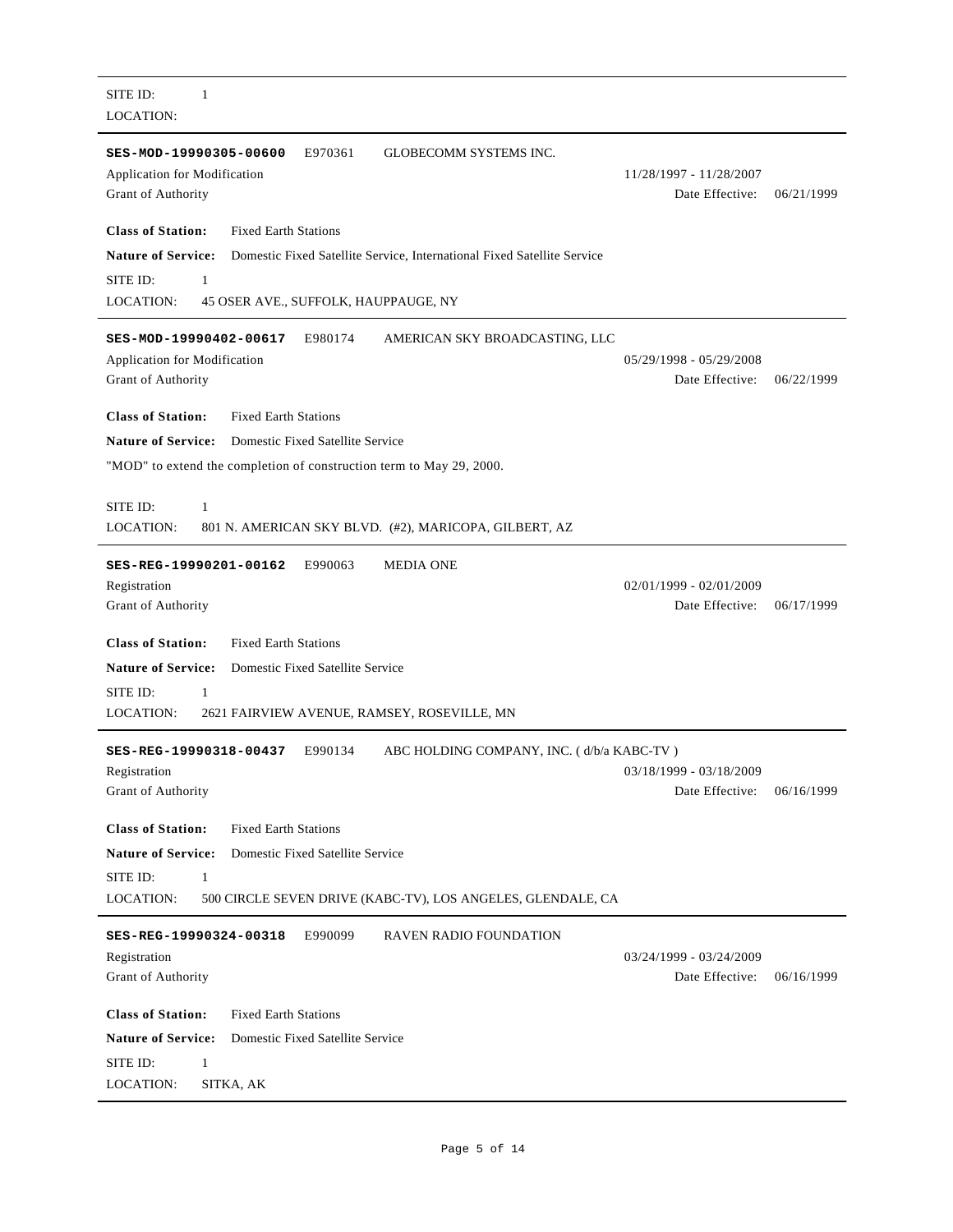| SES-REG-19990324-00320<br>E990101<br>DILLINGHAM RADIO                                   |                         |            |
|-----------------------------------------------------------------------------------------|-------------------------|------------|
| Registration                                                                            | 03/24/1999 - 03/24/2009 |            |
| Grant of Authority                                                                      | Date Effective:         | 06/17/1999 |
| <b>Class of Station:</b><br><b>Fixed Earth Stations</b>                                 |                         |            |
| <b>Nature of Service:</b><br>Domestic Fixed Satellite Service                           |                         |            |
| SITE ID:<br>$\mathbf{1}$                                                                |                         |            |
| LOCATION:<br>DILLINGHAM, AK                                                             |                         |            |
|                                                                                         |                         |            |
| E990102<br><b>WRANGELL RADIO GROUP</b><br>SES-REG-19990324-00321                        |                         |            |
| Registration                                                                            | 03/24/1999 - 03/24/2009 |            |
| Grant of Authority                                                                      | Date Effective:         | 06/17/1999 |
| <b>Class of Station:</b><br><b>Fixed Earth Stations</b>                                 |                         |            |
| <b>Nature of Service:</b><br>Domestic Fixed Satellite Service                           |                         |            |
| SITE ID:<br>1                                                                           |                         |            |
| LOCATION:<br>WRANGELL, AK                                                               |                         |            |
|                                                                                         |                         |            |
| SES-REG-19990324-00323<br>E990104<br><b>GWANDAK PUBLIC BROADCASTING</b><br>Registration | 03/24/1999 - 03/24/2009 |            |
| Grant of Authority                                                                      | Date Effective:         | 06/17/1999 |
|                                                                                         |                         |            |
| <b>Class of Station:</b><br><b>Fixed Earth Stations</b>                                 |                         |            |
| <b>Nature of Service:</b><br>Domestic Fixed Satellite Service                           |                         |            |
| SITE ID:<br>1                                                                           |                         |            |
| LOCATION:<br>FORT YUKON, AK                                                             |                         |            |
| SES-REG-19990324-00324<br>TERMINAL RADIO, INC.<br>E990105                               |                         |            |
| Registration                                                                            | 03/24/1999 - 03/24/2009 |            |
| Grant of Authority                                                                      | Date Effective:         | 06/17/1999 |
|                                                                                         |                         |            |
| <b>Class of Station:</b><br><b>Fixed Earth Stations</b>                                 |                         |            |
| <b>Nature of Service:</b><br>Domestic Fixed Satellite Service                           |                         |            |
| SITE ID: -<br>$\sim$ $\sim$ 1.                                                          |                         |            |
| LOCATION:<br>VALDEZ, AK                                                                 |                         |            |
| E990107<br>PICKLE HILL PUBLIC BROADCASTING<br>SES-REG-19990324-00326                    |                         |            |
| Registration                                                                            | 03/24/1999 - 03/24/2009 |            |
| Grant of Authority                                                                      | Date Effective:         | 06/16/1999 |
| <b>Class of Station:</b><br><b>Fixed Earth Stations</b>                                 |                         |            |
| <b>Nature of Service:</b><br>Domestic Fixed Satellite Service                           |                         |            |
| SITE ID:<br>1                                                                           |                         |            |
| LOCATION:<br>KENAI, AK                                                                  |                         |            |
|                                                                                         |                         |            |
| E990141<br>THOMASVILLE UTILITIES<br>SES-REG-19990324-00464                              |                         |            |
| Registration                                                                            | 03/24/1999 - 03/24/2009 |            |
| Grant of Authority                                                                      | Date Effective:         | 06/17/1999 |
| <b>Class of Station:</b><br><b>Fixed Earth Stations</b>                                 |                         |            |
| <b>Nature of Service:</b><br>Domestic Fixed Satellite Service                           |                         |            |
|                                                                                         |                         |            |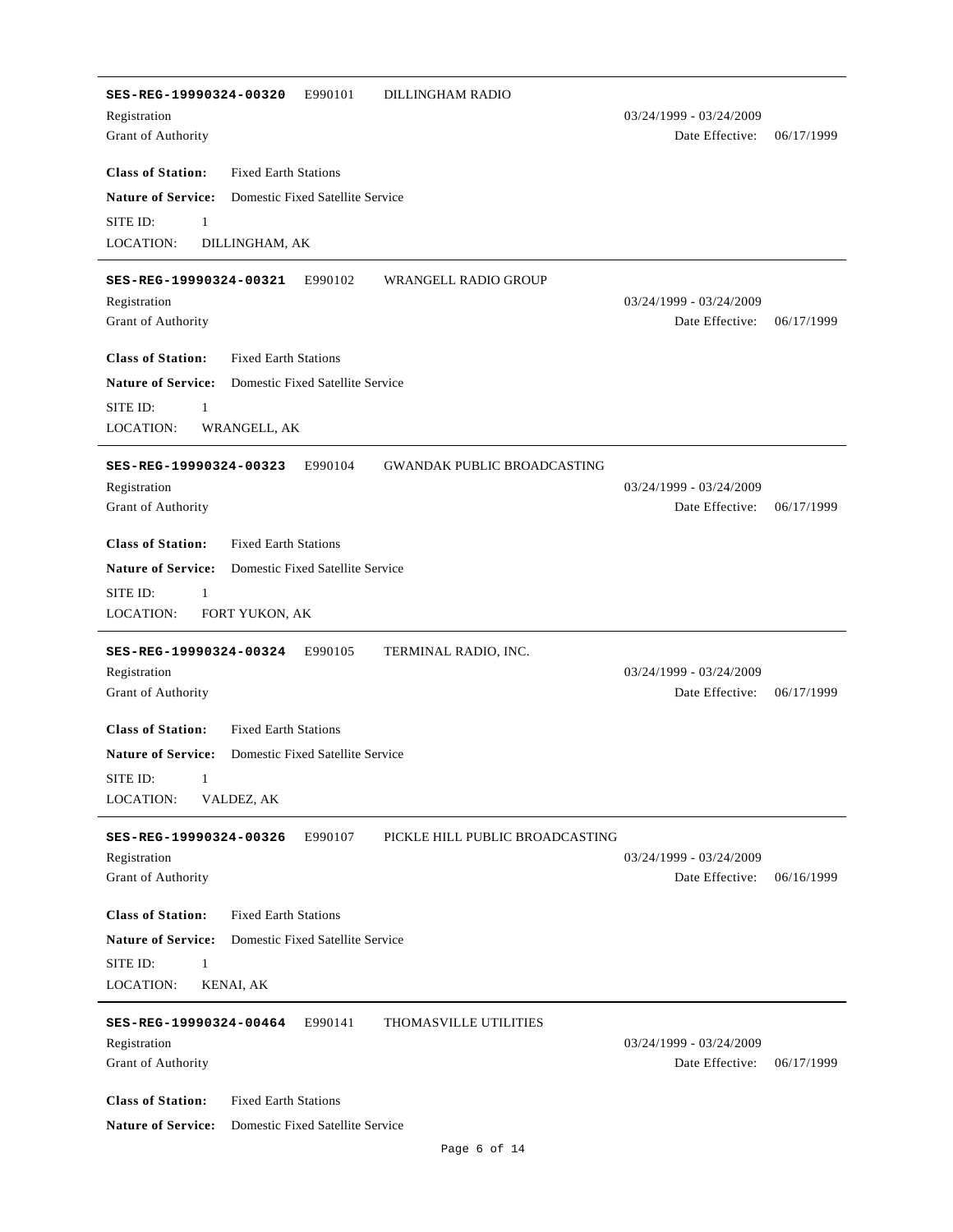| SITE ID:<br>1<br><b>LOCATION:</b><br>THOMASVILLE, GA                                                                                                                          |                                            |            |
|-------------------------------------------------------------------------------------------------------------------------------------------------------------------------------|--------------------------------------------|------------|
| SES-REG-19990325-00330<br>E990109<br>KACHEMAK BAY BROADCASTING<br>Registration<br>Grant of Authority                                                                          | 03/24/1999 - 03/24/2009<br>Date Effective: | 06/17/1999 |
| <b>Class of Station:</b><br><b>Fixed Earth Stations</b>                                                                                                                       |                                            |            |
| <b>Nature of Service:</b><br>Domestic Fixed Satellite Service                                                                                                                 |                                            |            |
| SITE ID:<br>$\mathbf{1}$                                                                                                                                                      |                                            |            |
| <b>LOCATION:</b><br>HOMER, AK                                                                                                                                                 |                                            |            |
| E990110<br>SES-REG-19990325-00331<br>KUSKOKWIM PUBLIC BROADCASTING<br>Registration<br>Grant of Authority                                                                      | 03/24/1999 - 03/24/2009<br>Date Effective: | 06/17/1999 |
| <b>Class of Station:</b><br><b>Fixed Earth Stations</b>                                                                                                                       |                                            |            |
| <b>Nature of Service:</b><br>Domestic Fixed Satellite Service                                                                                                                 |                                            |            |
| SITE ID:<br>1                                                                                                                                                                 |                                            |            |
| <b>LOCATION:</b><br>MCGRATH, AK                                                                                                                                               |                                            |            |
| SES-REG-19990325-00332<br>E990111<br>KASHUNAMIUT SCHOOL DISTRICT<br>Registration<br>Grant of Authority                                                                        | 03/24/1999 - 03/24/2009<br>Date Effective: | 06/17/1999 |
| <b>Class of Station:</b><br><b>Fixed Earth Stations</b>                                                                                                                       |                                            |            |
| <b>Nature of Service:</b><br>Domestic Fixed Satellite Service                                                                                                                 |                                            |            |
| SITE ID:<br>$\mathbf{1}$                                                                                                                                                      |                                            |            |
| <b>LOCATION:</b><br>CHEVAK, AK                                                                                                                                                |                                            |            |
| E990112<br>KOTZEBUE BROADCASTING, INC.<br>SES-REG-19990325-00333<br>Registration<br>Grant of Authority                                                                        | 03/24/1999 - 03/24/2009<br>Date Effective: | 06/17/1999 |
| <b>Class of Station:</b><br><b>Fixed Earth Stations</b><br><b>Nature of Service:</b><br>Domestic Fixed Satellite Service<br>SITE ID:<br>1<br><b>LOCATION:</b><br>KOTZEBUE, AK |                                            |            |
| <b>BIG RIVER PUBLIC BROADCASTING</b><br>SES-REG-19990325-00334                                                                                                                |                                            |            |
| E990113<br>Registration<br>Grant of Authority                                                                                                                                 | 03/24/1999 - 03/24/2009<br>Date Effective: | 06/17/1999 |
| <b>Class of Station:</b><br><b>Fixed Earth Stations</b>                                                                                                                       |                                            |            |
| <b>Nature of Service:</b><br>Domestic Fixed Satellite Service                                                                                                                 |                                            |            |
| SITE ID:<br>$\mathbf{1}$                                                                                                                                                      |                                            |            |
| LOCATION:<br>GALENA, AK                                                                                                                                                       |                                            |            |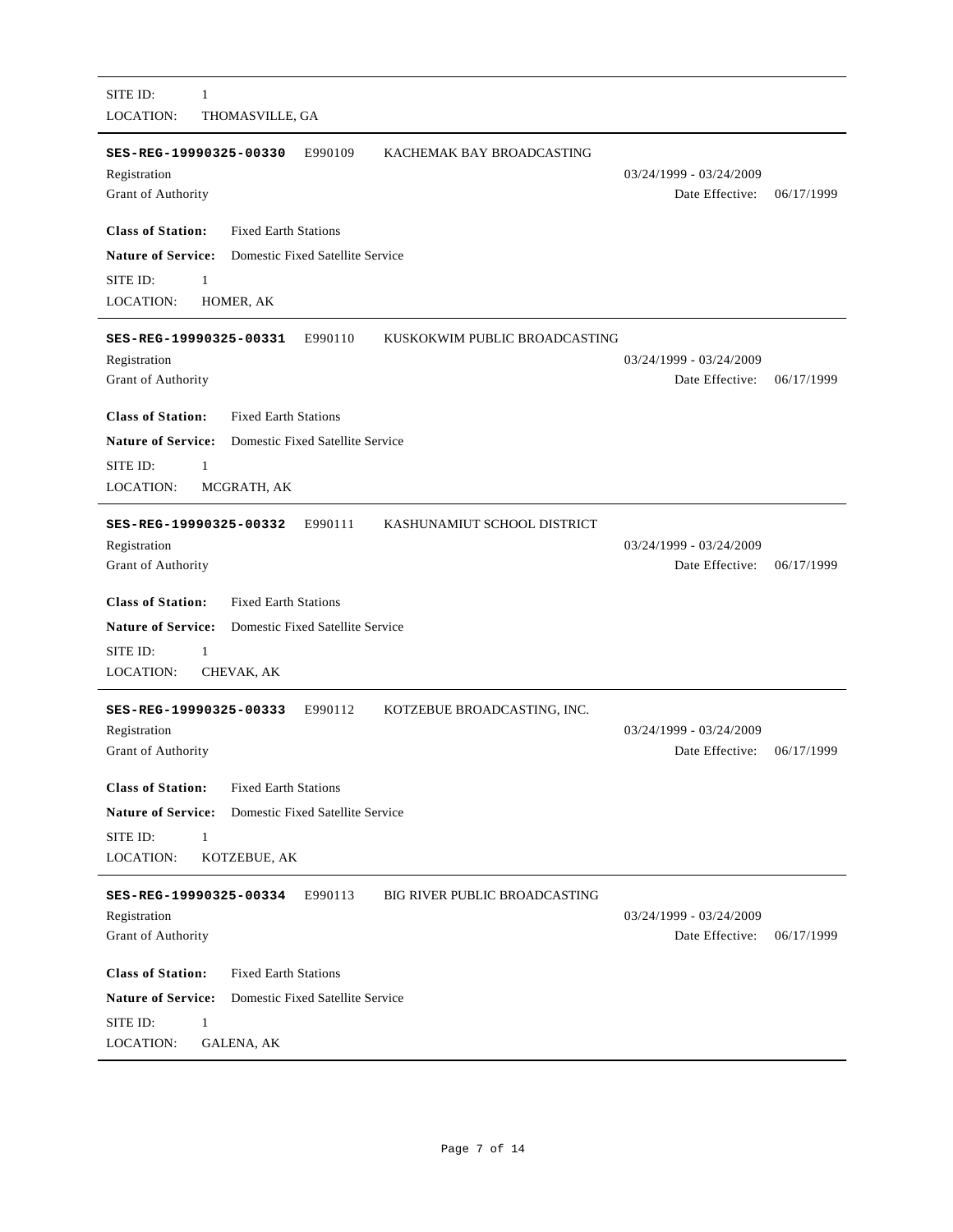| SES-REG-19990325-00335<br>E990114                             | TALKEETNA COMMUNITY RADIO                                         |            |
|---------------------------------------------------------------|-------------------------------------------------------------------|------------|
| Registration                                                  | 03/24/1999 - 03/24/2009                                           |            |
| Grant of Authority                                            | Date Effective:                                                   | 06/17/1999 |
| <b>Class of Station:</b><br><b>Fixed Earth Stations</b>       |                                                                   |            |
| <b>Nature of Service:</b><br>Domestic Fixed Satellite Service |                                                                   |            |
| SITE ID:<br>$\mathbf{1}$                                      |                                                                   |            |
| <b>LOCATION:</b><br>TALKEETNA, AK                             |                                                                   |            |
| E990115<br>SES-REG-19990325-00336                             | RAINBIRD COMMUNITY BROADCASTING                                   |            |
| Registration                                                  | 03/24/1999 - 03/24/2009                                           |            |
| Grant of Authority                                            | Date Effective:                                                   | 06/17/1999 |
| <b>Class of Station:</b><br><b>Fixed Earth Stations</b>       |                                                                   |            |
| <b>Nature of Service:</b><br>Domestic Fixed Satellite Service |                                                                   |            |
| $\mathbf{1}$<br>SITE ID:                                      |                                                                   |            |
| <b>LOCATION:</b><br>KETCHIKAN, AK                             |                                                                   |            |
|                                                               |                                                                   |            |
| E990116<br>SES-REG-19990325-00337<br>Registration             | ALEUTIAN PENINSULA BROADCASTING<br>03/24/1999 - 03/24/2009        |            |
| Grant of Authority                                            | Date Effective:                                                   | 06/17/1999 |
|                                                               |                                                                   |            |
| <b>Class of Station:</b><br><b>Fixed Earth Stations</b>       |                                                                   |            |
| <b>Nature of Service:</b><br>Domestic Fixed Satellite Service |                                                                   |            |
| SITE ID:<br>$\mathbf{1}$                                      |                                                                   |            |
| LOCATION:<br>SAND POINT, AK                                   |                                                                   |            |
| SES-REG-19990325-00338<br>E990117                             | NARROWS BROADCASTING, INC.                                        |            |
| Registration                                                  | 03/24/1999 - 03/24/2009                                           |            |
| Grant of Authority                                            | Date Effective:                                                   | 06/17/1999 |
| <b>Class of Station:</b><br><b>Fixed Earth Stations</b>       |                                                                   |            |
| <b>Nature of Service:</b><br>Domestic Fixed Satellite Service |                                                                   |            |
| SITE ID: 1                                                    |                                                                   |            |
| LOCATION:<br>PETERSBURG, AK                                   |                                                                   |            |
| E990118<br>SES-REG-19990325-00339                             | CAPITAL COMMUNITY BROADCASTING, INC.                              |            |
| Registration                                                  | 03/24/1999 - 03/24/2009                                           |            |
| Grant of Authority                                            | Date Effective:                                                   | 06/17/1999 |
| <b>Class of Station:</b><br><b>Fixed Earth Stations</b>       |                                                                   |            |
| <b>Nature of Service:</b><br>Domestic Fixed Satellite Service |                                                                   |            |
| SITE ID:<br>1                                                 |                                                                   |            |
| LOCATION:<br><b>JUNEAU, AK</b>                                |                                                                   |            |
|                                                               |                                                                   |            |
| SES-REG-19990325-00340<br>E990119                             | ALASKA PUBLIC TELECOMMUNICATIONS, INC.<br>03/24/1999 - 03/24/2009 |            |
| Registration<br>Grant of Authority                            | Date Effective:                                                   | 06/17/1999 |
|                                                               |                                                                   |            |
| <b>Class of Station:</b><br><b>Fixed Earth Stations</b>       |                                                                   |            |
| <b>Nature of Service:</b><br>Domestic Fixed Satellite Service |                                                                   |            |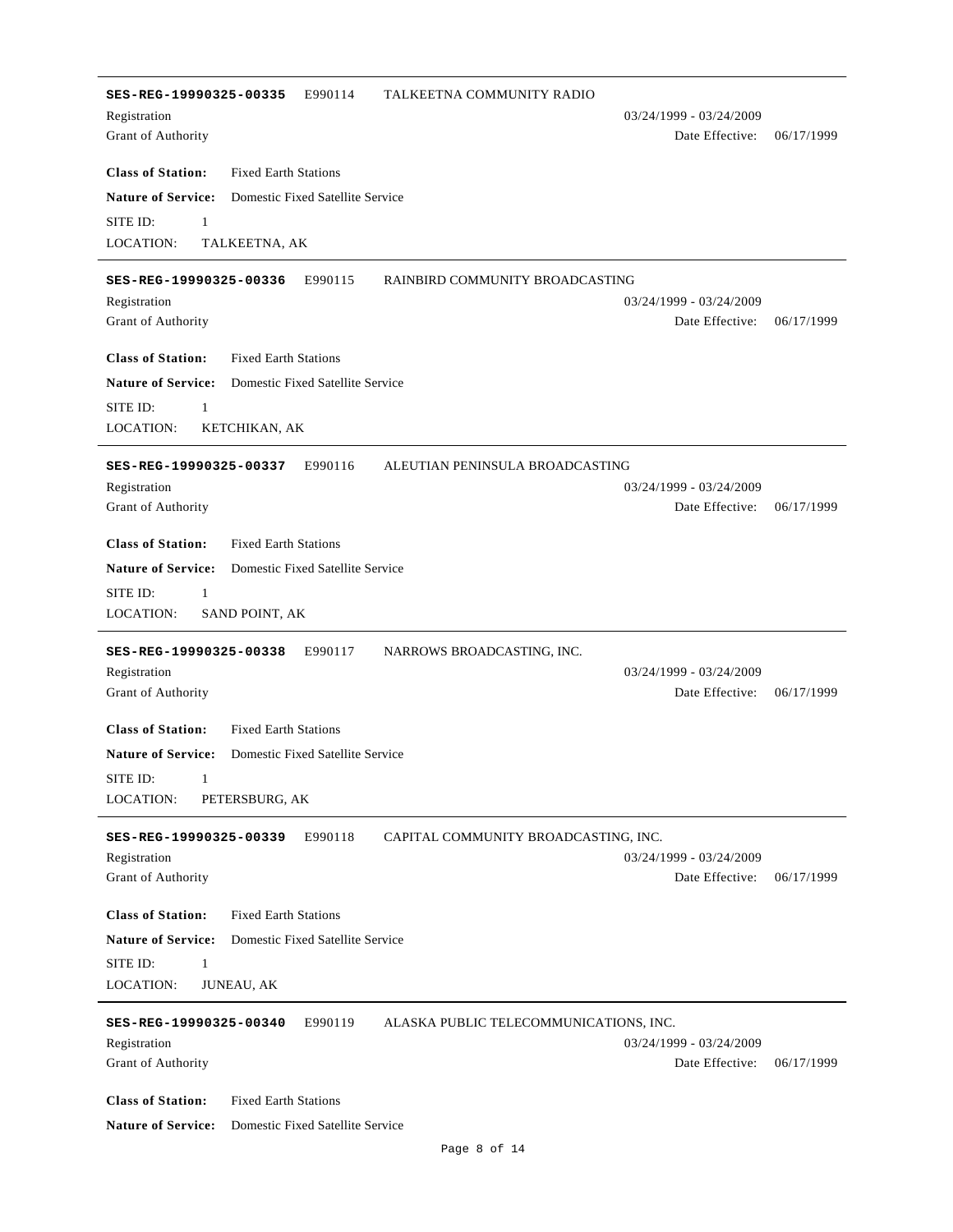| SITE ID:<br>1                                                                                                                    |                           |            |
|----------------------------------------------------------------------------------------------------------------------------------|---------------------------|------------|
| <b>LOCATION:</b><br>ANCHORAGE, AK                                                                                                |                           |            |
| E990130<br>COMCAST CABLEVISION OF LITTLE ROCK, INC.<br>SES-REG-19990326-00430<br>Registration                                    | 03/26/1999 - 03/26/2009   |            |
| Grant of Authority                                                                                                               | Date Effective:           | 06/16/1999 |
| <b>Class of Station:</b><br><b>Fixed Earth Stations</b>                                                                          |                           |            |
| <b>Nature of Service:</b><br>Domestic Fixed Satellite Service                                                                    |                           |            |
| SITE ID:<br>$\mathbf{1}$                                                                                                         |                           |            |
| <b>LOCATION:</b><br>301 GILL STREET, PULASKI, LITTLE ROCK, AR                                                                    |                           |            |
| E990150<br>TRINITY CHRISTIAN CENTER OF SANTA ANA, INC. (d/b/a TRINITY<br>SES-REG-19990329-00505<br><b>BROADCASTING NETWORK</b> ) |                           |            |
| Registration                                                                                                                     | 03/29/1999 - 03/29/2009   |            |
| Grant of Authority                                                                                                               | Date Effective:           | 06/15/1999 |
| <b>Class of Station:</b><br><b>Fixed Earth Stations</b>                                                                          |                           |            |
| <b>Nature of Service:</b><br>Domestic Fixed Satellite Service                                                                    |                           |            |
| SITE ID:<br>1                                                                                                                    |                           |            |
| <b>LOCATION:</b><br>2.2 KM N.E. OF SR M AND SR Y, COLE, JEFFERSON CITY, MO                                                       |                           |            |
| E890095<br>WSKG PUBLIC TELECOMMUNICATIONS COUNCIL<br>SES-RWL-19990305-00763                                                      |                           |            |
| Renewal                                                                                                                          | 04/07/1999 - 04/07/2009   |            |
| Grant of Authority                                                                                                               | Date Effective:           | 06/21/1999 |
| <b>Class of Station:</b><br><b>Fixed Earth Stations</b>                                                                          |                           |            |
| <b>Nature of Service:</b><br>Domestic Fixed Satellite Service                                                                    |                           |            |
| SITE ID:<br>1                                                                                                                    |                           |            |
| <b>LOCATION:</b><br>GATES ROAD, BROOME, VESTAL, NY                                                                               |                           |            |
| E890360<br>FALCON CABLE SYSTEMS COMPANY II, L.P.<br>SES-RWL-19990308-00347                                                       |                           |            |
| Renewal                                                                                                                          | $05/12/1999 - 05/12/2009$ |            |
| Grant of Authority                                                                                                               | Date Effective:           | 06/22/1999 |
| <b>Class of Station:</b><br><b>Fixed Earth Stations</b>                                                                          |                           |            |
| <b>Nature of Service:</b><br>Domestic Fixed Satellite Service                                                                    |                           |            |
| SITE ID:<br>1                                                                                                                    |                           |            |
| LOCATION:<br>KERN, NORTH EDWARDS, CA                                                                                             |                           |            |
| E880981<br>THE SCHOOL BOARD OF DADE COUNTY, FLORIDA<br>SES-RWL-19990312-00760                                                    |                           |            |
| Renewal                                                                                                                          | 05/05/1999 - 05/05/2009   |            |
| Grant of Authority                                                                                                               | Date Effective:           | 06/17/1999 |
| <b>Class of Station:</b><br><b>Fixed Earth Stations</b>                                                                          |                           |            |
| <b>Nature of Service:</b><br>Domestic Fixed Satellite Service                                                                    |                           |            |
| SITE ID:<br>$\mathbf{1}$                                                                                                         |                           |            |
| LOCATION:<br>172 NE 15TH ST., DADE, MIAMI, FL                                                                                    |                           |            |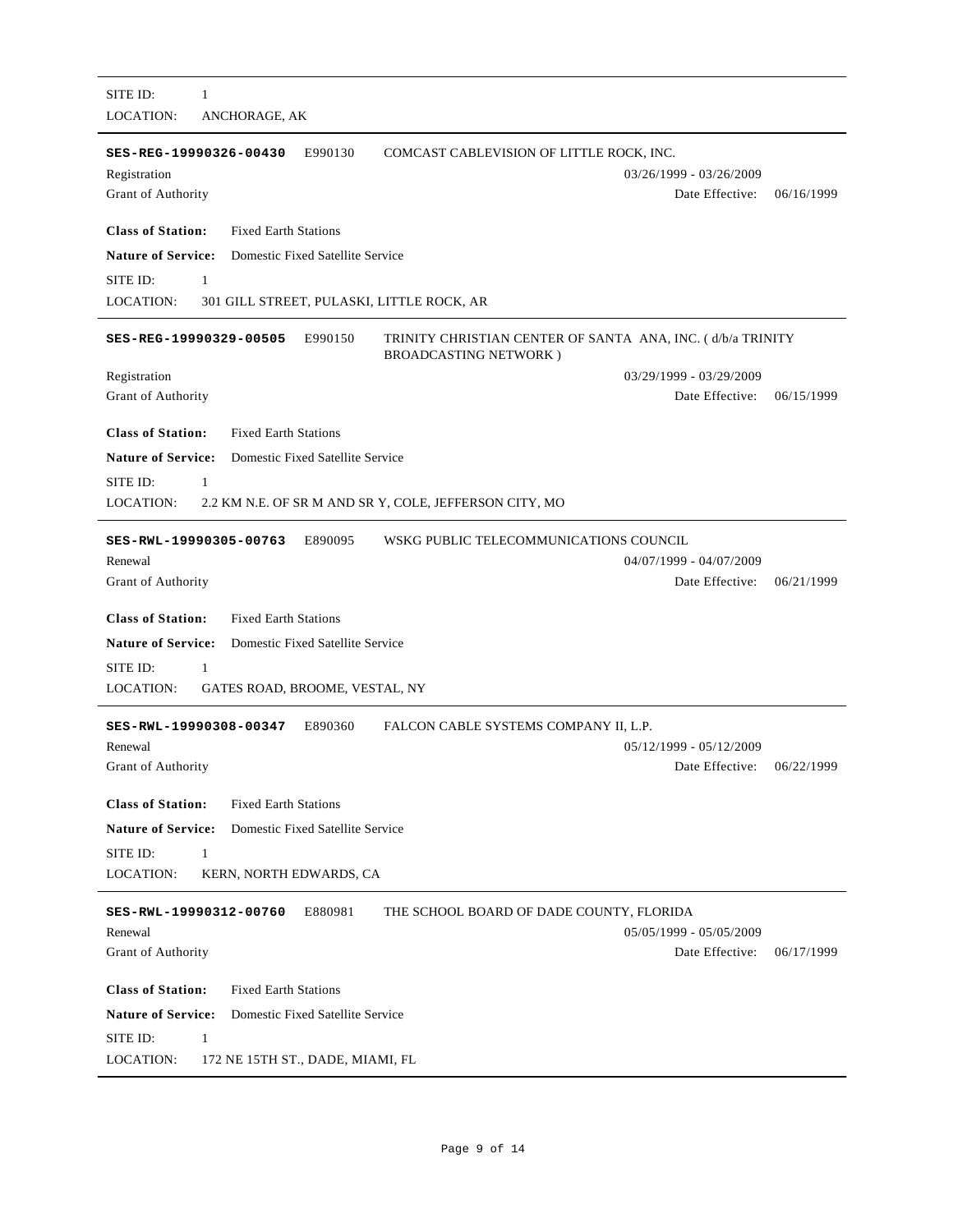**SES-RWL-19990330-00767** E880968 MINNESOTA PUBLIC RADIO Date Effective: 06/21/1999 **Class of Station:** Grant of Authority Fixed Earth Stations Renewal 03/31/1999 - 03/31/2009 **Nature of Service:** Domestic Fixed Satellite Service LOCATION: SITE ID: Approx. 2 mi. sse of Appleton, MN, SWIFT, APPLETON, MN **SES-RWL-19990405-00772** E890148 TCI CABLEVISION OF OHIO, INC. Date Effective: 06/21/1999 **Class of Station:** Grant of Authority Fixed Earth Stations Renewal 05/05/1999 - 05/05/2009 **Nature of Service:** Domestic Fixed Satellite Service LOCATION: SITE ID: 1 BUTLER, FAIRFIELD, OH **SES-RWL-19990405-00774** E890484 TCI CABLEVISION OF COLORADO, INC. Date Effective: 06/21/1999 **Class of Station:** Grant of Authority Fixed Earth Stations Renewal 06/02/1999 - 06/02/2009 **Nature of Service:** Domestic Fixed Satellite Service LOCATION: SITE ID: 1 RIO BLANCO, MEEKER, CO **SES-RWL-19990407-00616** E890393 GE AMERICAN COMMUNICATIONS, INC. Date Effective: 06/23/1999 **Class of Station:** Grant of Authority Fixed Earth Stations Renewal 05/26/1999 - 05/26/2009 **Nature of Service:** Domestic Fixed Satellite Service LOCATION: SITE ID: 1 5959 S. HARLEM AVE., COOK, CHICAGO, IL **SES-RWL-19990419-00628** E890072 RETLAW BROADCASTING OF BOISE, L.L.C. Date Effective: 06/22/1999 **Class of Station:** Grant of Authority Fixed Earth Stations Renewal 04/28/1999 - 04/28/2009 **Nature of Service:** Domestic Fixed Satellite Service LOCATION: SITE ID: 1 ADA, NEAR BOISE, ID **SES-RWL-19990420-00631** E890481 KINGWOOD CABLEVISION INC. Date Effective: 06/22/1999 **Class of Station:** Grant of Authority Fixed Earth Stations Renewal 06/09/1999 - 06/09/2009 **Nature of Service:** Domestic Fixed Satellite Service

Page 10 of 14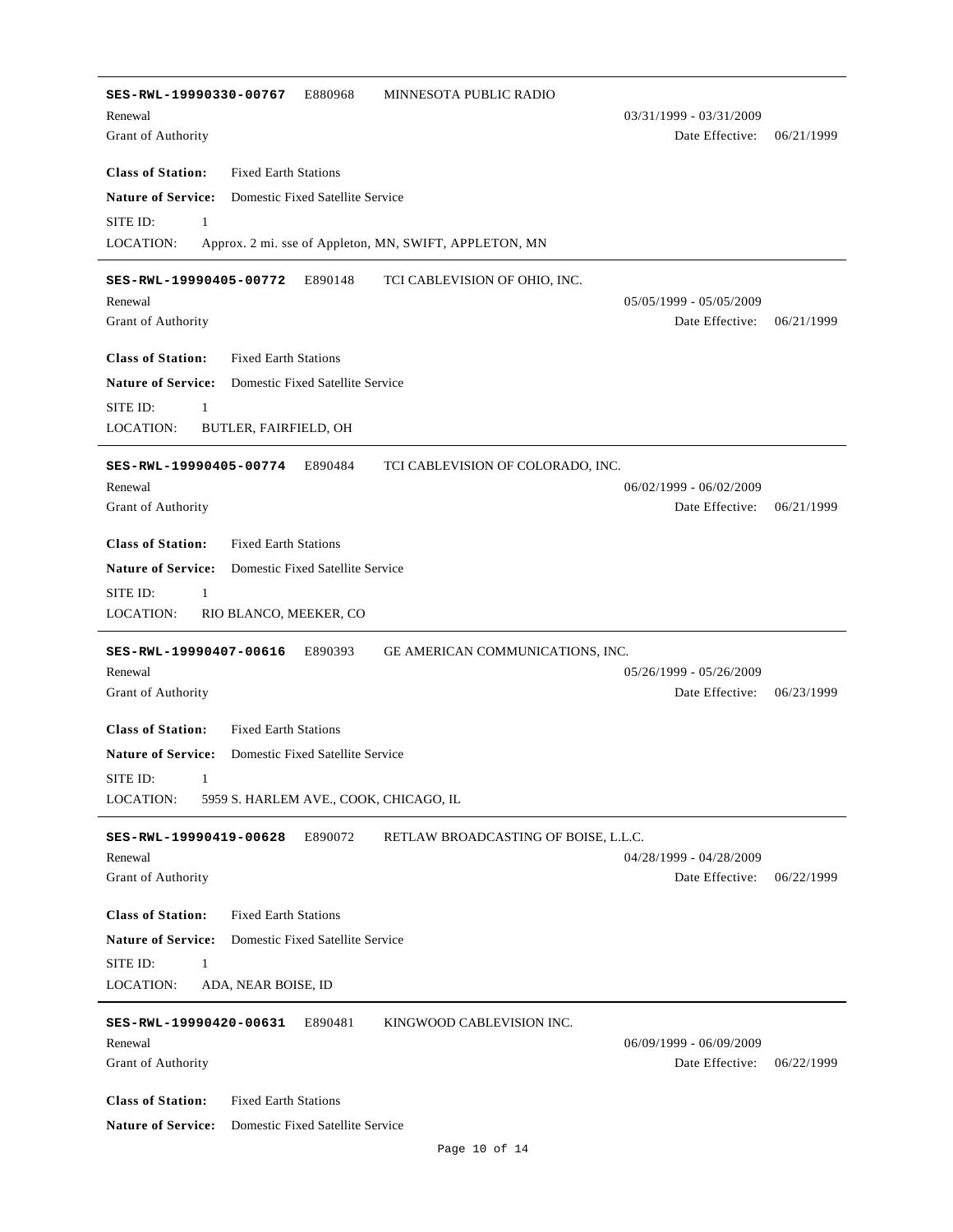| SITE ID:<br>1                                                                               |
|---------------------------------------------------------------------------------------------|
| <b>LOCATION:</b><br>HARRIS, KINGS CROSSING, TX                                              |
|                                                                                             |
| E890212<br>CABLEAMERICA CORP.<br>SES-RWL-19990420-00632                                     |
| Renewal<br>05/05/1999 - 05/05/2009                                                          |
| Date Effective:<br>Grant of Authority<br>06/22/1999                                         |
|                                                                                             |
| <b>Class of Station:</b><br><b>Fixed Earth Stations</b>                                     |
| <b>Nature of Service:</b><br>Domestic Fixed Satellite Service                               |
| SITE ID:<br>$\mathbf{1}$                                                                    |
| LOCATION:<br>MESA, AZ                                                                       |
|                                                                                             |
| TIME WARNER ENTERTAINMENT-ADVANCE/NEWHOUSE PARTNERSHIP<br>SES-RWL-19990421-00648<br>E890026 |
| Renewal<br>04/21/1999 - 04/21/2009                                                          |
| Date Effective:<br>Grant of Authority<br>06/22/1999                                         |
|                                                                                             |
| <b>Class of Station:</b><br><b>Fixed Earth Stations</b>                                     |
| <b>Nature of Service:</b><br>Domestic Fixed Satellite Service                               |
| SITE ID:<br>1                                                                               |
| LOCATION:<br>SCHUYLER, MONTOUR FALLS, NY                                                    |
| TIME WARNER ENTERTAINMENT-ADVANCE/NEWHOUSE PARTNERSHIP                                      |
| SES-RWL-19990421-00649<br>E890025                                                           |
| Renewal<br>04/21/1999 - 04/21/2009<br>Grant of Authority<br>Date Effective:<br>06/21/1999   |
|                                                                                             |
| <b>Class of Station:</b><br><b>Fixed Earth Stations</b>                                     |
| <b>Nature of Service:</b><br>Domestic Fixed Satellite Service                               |
| SITE ID:<br>1                                                                               |
| LOCATION:<br>810 NORTH FARRELL DRIVE, RIVERSIDE, PALM SPRINGS, CA                           |
|                                                                                             |
| TIME WARNER ENTERTAINMENT-ADVANCE/NEWHOUSE PARTNERSHIP<br>E881144<br>SES-RWL-19990421-00650 |
| Renewal<br>04/07/1999 - 04/07/2009                                                          |
| Date Effective:<br>06/22/1999<br>Grant of Authority                                         |
|                                                                                             |
| <b>Class of Station:</b><br><b>Fixed Earth Stations</b>                                     |
| <b>Nature of Service:</b><br>Domestic Fixed Satellite Service                               |
| SITE ID:<br>$\mathbf{1}$                                                                    |
| <b>LOCATION:</b><br>OSCEOLA, KISSIMMEE, FL                                                  |
|                                                                                             |
| E880655<br>TIME WARNER ENTERTAINMENT-ADVANCE/NEWHOUSE PARTNERSHIP<br>SES-RWL-19990421-00651 |
| 04/14/1999 - 04/14/2009<br>Renewal                                                          |
| Grant of Authority<br>Date Effective:<br>06/22/1999                                         |
|                                                                                             |
| <b>Class of Station:</b><br><b>Fixed Earth Stations</b>                                     |
| <b>Nature of Service:</b><br>Domestic Fixed Satellite Service                               |
| SITE ID:<br>1                                                                               |
| LOCATION:<br>JEFFERSON, CHAUMONT, NY                                                        |
|                                                                                             |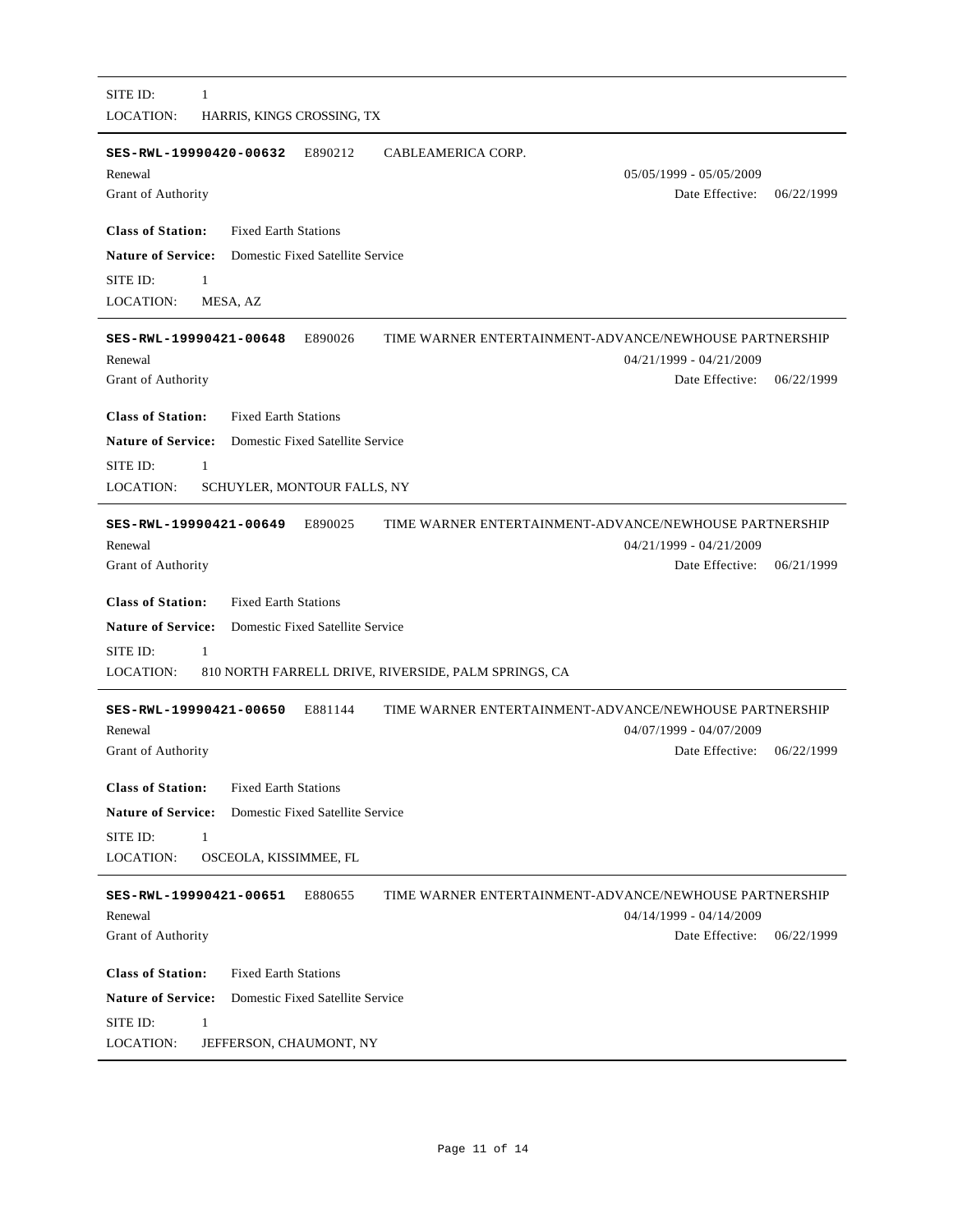**SES-RWL-19990421-00652** E890162 CABLEVISION SYSTEMS NEW YORK CORPORATION Date Effective: 06/21/1999 **Class of Station:** Grant of Authority Fixed Earth Stations Renewal 04/28/1999 - 04/28/2009 **Nature of Service:** Domestic Fixed Satellite Service LOCATION: SITE ID: 1 BROOKLYN, NY **SES-RWL-19990421-00653** E890163 CABLEVISION SYSTEMS NEW YORK CORPORATION Date Effective: 06/22/1999 **Class of Station:** Grant of Authority Fixed Earth Stations Renewal 04/28/1999 - 04/28/2009 **Nature of Service:** Domestic Fixed Satellite Service LOCATION: SITE ID: 1 THE BRONX, NY **SES-RWL-19990422-00762** E890152 TIME WARNER ENTERTAINMENT-ADVANCE/NEWHOUSE PARTNERSHIP Date Effective: 06/22/1999 **Class of Station:** Grant of Authority Fixed Earth Stations Renewal 05/05/1999 - 05/05/2009 **Nature of Service:** Domestic Fixed Satellite Service LOCATION: SITE ID: 1 BERKSHIRE, PITTSFIELD, MA **SES-RWL-19990423-00765** E890392 CABLE ONE, INC. Date Effective: 06/22/1999 **Class of Station:** Grant of Authority Fixed Earth Stations Renewal 05/26/1999 - 05/26/2009 **Nature of Service:** Domestic Fixed Satellite Service LOCATION: SITE ID: 1 2004 SOUTH SUNSET, ZCHAVES, ROSWELL, NM **SES-RWL-19990429-00838** E890254 GE AMERICAN COMMUNICATIONS, INC. Date Effective: 06/16/1999 **Class of Station:** Grant of Authority VSAT Network Renewal 06/30/1999 - 06/30/2009 **Nature of Service:** Domestic Fixed Satellite Service LOCATION: SITE ID: 1 **SES-RWL-19990430-00564** E890253 GE AMERICAN COMMUNICATIONS, INC. Date Effective: 06/17/1999 **Class of Station:** Grant of Authority Fixed Earth Stations Renewal 06/30/1999 - 06/30/2009 **Nature of Service:** Domestic Fixed Satellite Service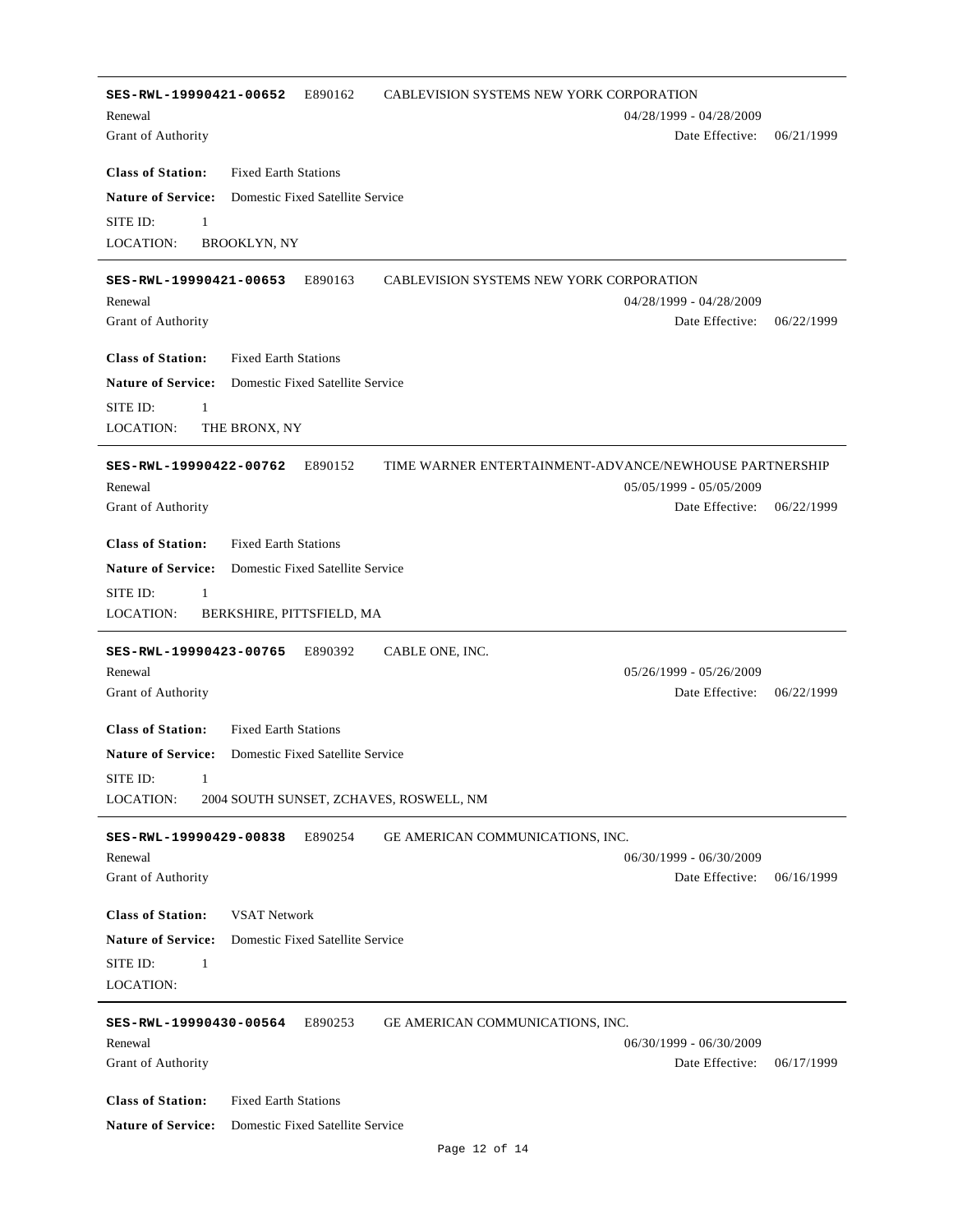|                                                            | SES-RWL-19990503-00560           | E890255                          | GE AMERICAN COMMUNICATIONS, INC.                     |            |
|------------------------------------------------------------|----------------------------------|----------------------------------|------------------------------------------------------|------------|
| Renewal                                                    |                                  |                                  | $06/30/1999 - 06/30/2009$                            |            |
| Grant of Authority                                         |                                  |                                  | Date Effective:                                      | 06/17/1999 |
| <b>Class of Station:</b>                                   | <b>Fixed Earth Stations</b>      |                                  |                                                      |            |
| <b>Nature of Service:</b> Domestic Fixed Satellite Service |                                  |                                  |                                                      |            |
| SITE ID:<br>$\mathbf{1}$                                   |                                  |                                  |                                                      |            |
| LOCATION:                                                  |                                  |                                  |                                                      |            |
| SES-RWL-19990503-00825                                     |                                  | E890548                          | MOUNTAIN VIEW INTERNATIONAL CORPORATION              |            |
| Renewal                                                    |                                  |                                  | 05/05/1999 - 05/05/2009                              |            |
| Grant of Authority                                         |                                  |                                  | Date Effective:                                      | 06/17/1999 |
| <b>Class of Station:</b>                                   | <b>Fixed Earth Stations</b>      |                                  |                                                      |            |
| <b>Nature of Service:</b>                                  | Domestic Fixed Satellite Service |                                  |                                                      |            |
| SITE ID:<br>$\mathbf{1}$                                   |                                  |                                  |                                                      |            |
| LOCATION:                                                  |                                  |                                  | 1330 CHARLESTON ROAD, SANTA CLARA, MOUNTAIN VIEW, CA |            |
| SES-RWL-19990503-00835                                     |                                  | E890549                          | MOUNTAIN VIEW INTERNATIONAL CORPORATION              |            |
| Renewal                                                    |                                  |                                  | $05/05/1999 - 05/05/2009$                            |            |
| Grant of Authority                                         |                                  |                                  | Date Effective:                                      | 06/17/1999 |
| <b>Class of Station:</b>                                   | <b>VSAT Network</b>              |                                  |                                                      |            |
| <b>Nature of Service:</b>                                  | Domestic Fixed Satellite Service |                                  |                                                      |            |
|                                                            |                                  |                                  |                                                      |            |
| SITE ID:<br>-1                                             |                                  |                                  |                                                      |            |
|                                                            |                                  |                                  |                                                      |            |
| LOCATION:<br>SES-RWL-19990504-00549                        |                                  | E890161                          | WHTV BROADCASTING CORP.                              |            |
| Renewal                                                    |                                  |                                  | 05/05/1999 - 05/05/2009                              |            |
|                                                            |                                  |                                  | Date Effective:                                      |            |
| Grant of Authority<br><b>Class of Station:</b>             | <b>Fixed Earth Stations</b>      |                                  |                                                      | 06/16/1999 |
| <b>Nature of Service:</b>                                  |                                  | Domestic Fixed Satellite Service |                                                      |            |
| SITE ID:<br>1                                              |                                  |                                  |                                                      |            |
|                                                            |                                  |                                  | ROAD 793, KM 1.5, AQUAS BUENAS, AQUAS BUENAS, PR     |            |
| LOCATION:<br>SES-RWL-19990504-00874                        |                                  | E890434                          | KGO TELEVISION, INC.                                 |            |
| Renewal                                                    |                                  |                                  | $06/02/1999 - 06/02/2009$                            |            |
|                                                            |                                  |                                  | Date Effective:                                      | 06/21/1999 |
| Grant of Authority<br><b>Class of Station:</b>             | <b>Fixed Earth Stations</b>      |                                  |                                                      |            |
| <b>Nature of Service:</b>                                  |                                  | Domestic Fixed Satellite Service |                                                      |            |